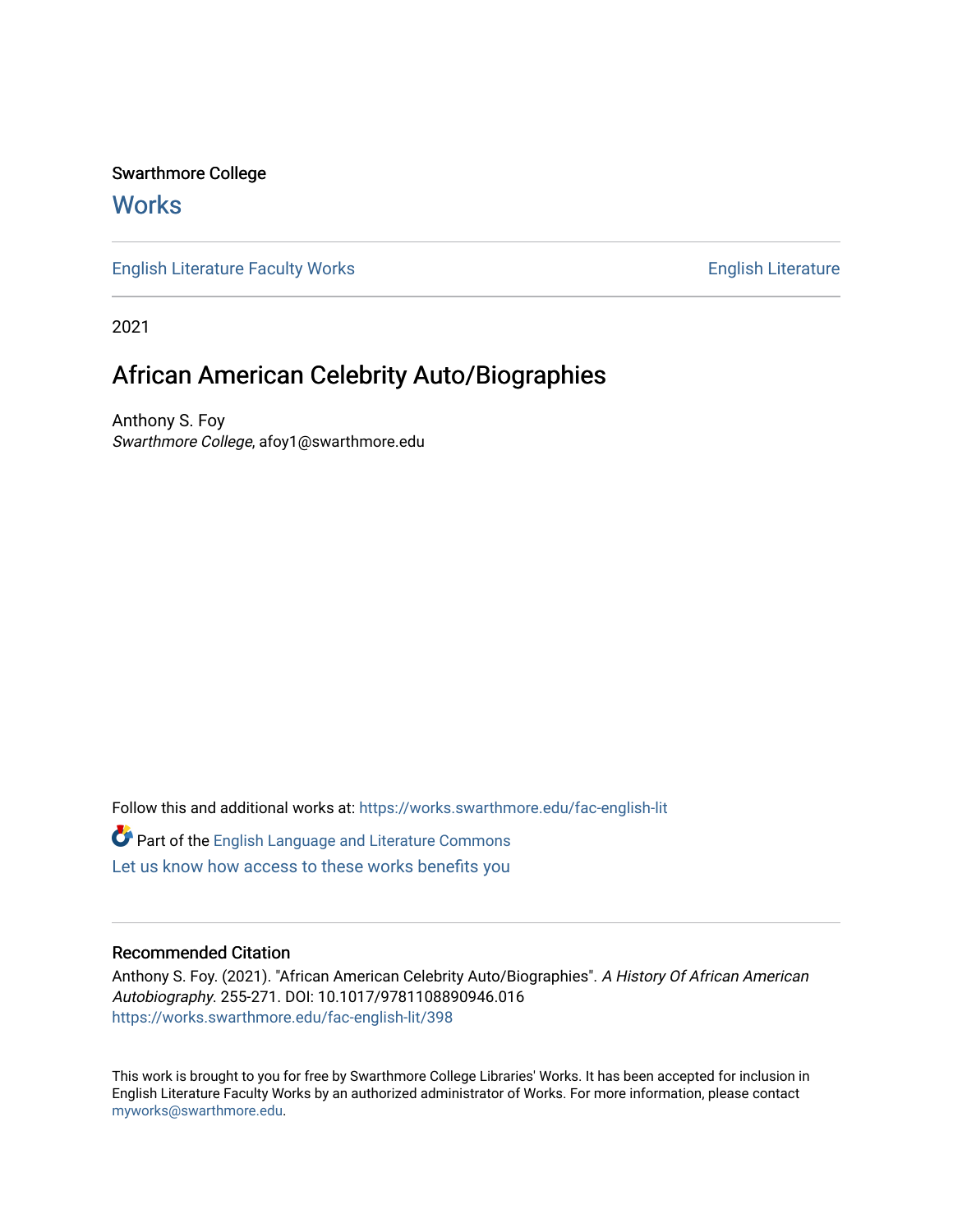#### chapter 1 6

# African American Celebrity Auto/Biographies Anthony S. Foy

Black stars now abound, embodying the rhetoric of racial progress for some observers and mystifying the effects of unyielding racism for others. However, scholars continue to spurn the autobiographies of Black celebrities as little more than the jejune byproducts of popular culture, unworthy of rigorous literary, historical, and theoretical consideration. The routine neglect of such autobiographies should surprise no one since the status of the Black celebrity's life as a commodity presents us with a series of critical issues, including formal mediocrity and thematic banality, political irrelevancy, and narrative inauthenticity. Indebted to strategies of public relations and motivated by commercial interests, celebrity narratives seem to lack the depth, sophistication, and durability that induce serious study, even when stories of particular stars fascinate us. Moreover, the popular narratives of Black stars, particularly athletes, often salute exemplary individuals whose achievements merit recognition, obscuring the intersectional effects of structural power on Black lives. Most damning is the dubious credibility of autobiographies employing coauthors, ghostwriters, or editors. The paradox of collaboration – wherein a vague multiplicity of hands shapes a singular, autonomous Black subject in narrative – often troubles the legitimacy of texts that are neither solely nor wholly selfauthored, especially when such impure texts exploit the industrial processes of image-making, mediation, and marketing that produce stars. Not all celebrity narratives exhibit each of these problems. Still, within a critical tradition that has often concerned itself with the willful agency of the Black voice, the Black star's narrative challenges us as readers, students, and scholars: how do we approach the overdetermined narrative of the Black celebrity as a modern variant of African American autobiography, rather than simply dismissing it for its lack of artistry, activism, or authenticity?

Fame alone does not define a Black figure's celebrity, largely because celebrity is a historically contingent phenomenon resulting from the acceleration of consumer societies and the growth of such modern culture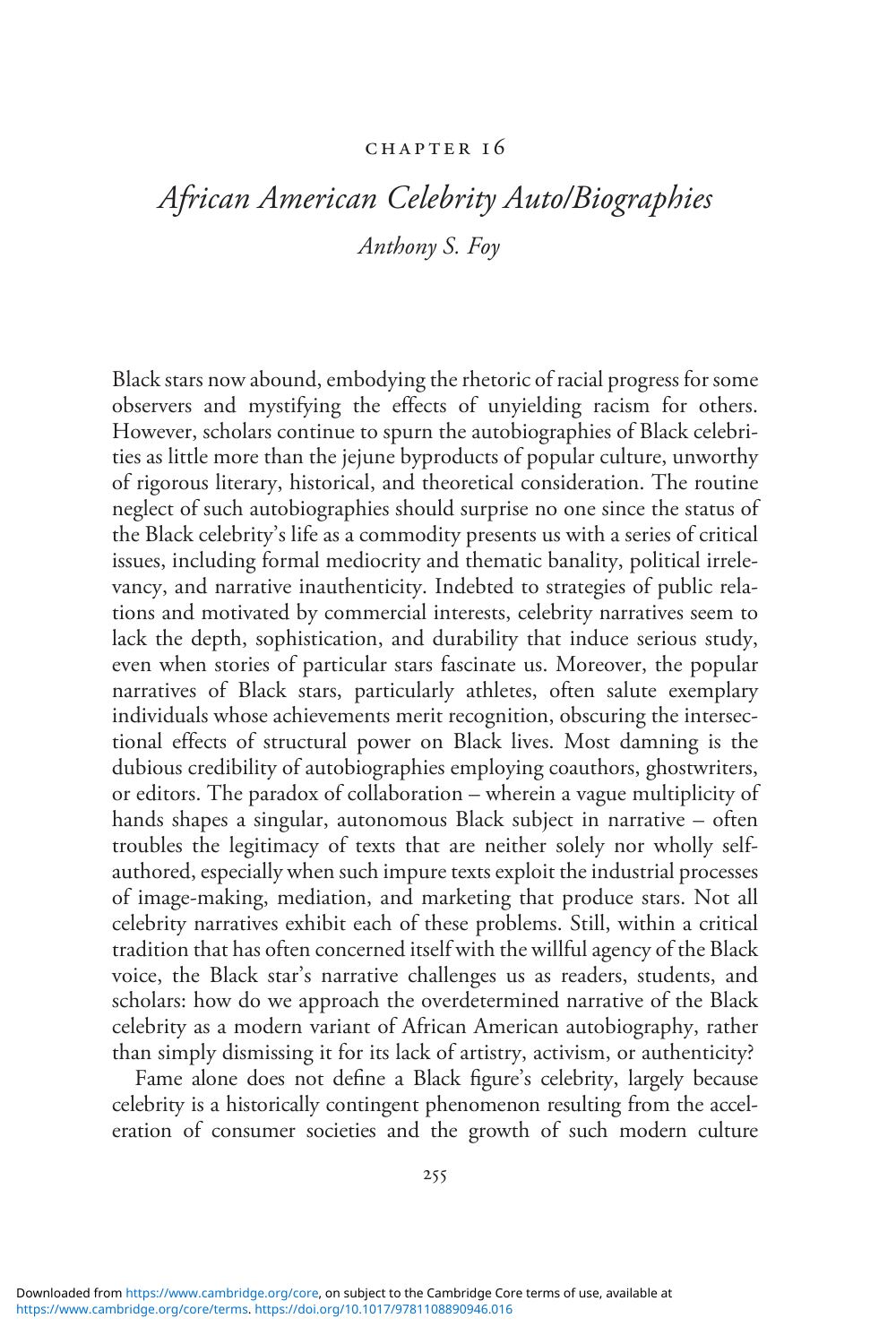#### 256 **ANTHONY S. FOY**

industries as advertising, mass media, and mass entertainment. Rather than reflect the exceptional gifts – talent, charisma, beauty, and other allures – intrinsic to certain public individuals, celebrity encompasses a phenomenon of social, cultural, and economic forces that work through public figures. If celebrity thus constitutes a "genre of representation and a discursive effect," then an autobiography by a Black star is not necessarily a *celebrity* autobiography, especially when such a narrative withholds any account of the public exploits that both engendered the subject's visibility and justified the publication of a book.<sup>1</sup> The mid-century autobiographies of writer Richard Wright, musician Louis Armstrong, and performer Katherine Dunham, all famous when their narratives appeared, exemplify this distinction.<sup>2</sup> While all of these books contribute to the production of their authors' images, none of them directly narrates the image-making processes of stardom or the meaning of the racial celebrity's visibility in the public eye. Beyond the fame of its subject, then, the Black star's autobiography as such accounts for that subject's *achievement* of celebrity status. More than a trite story of success resulting from some combination of talent, hard work, moxie, luck, or fate, the Black celebrity's autobiography requires us to examine the racial subject's incorporation into the commodifying relations of consumer culture and the complex of discourses that permeate the star's public visibility.

Any star's image consists of the manifold representations available to a mass audience – performances, interviews, biographical sketches, advertisements, and even rumors – but in its material incarnation as a book the autobiography distills the star's meaning into a coherent form that binds prose and pictures.3 The Black star's narrative consists of a number of key features that should ground any critical interrogation: (1) it recounts the emergence, construction, maintenance, circulation, reception, or transformation of the star's image, while also registering the synecdochic function of the star's racialized body; (2) it features the sites, activities, practices, and products of consumer culture in order to ratify the star's status as exemplary consumer and alluring commodity; (3) it commodifies authenticity by promising to reveal the "real" self beneath the racial persona. If a star is born once the media (and consumers) become more intrigued by a famed person's private life than by her public accomplishments, then the star's narrative also exploits this interplay of privacy and publicity with its visual paratexts.<sup>4</sup> Because visibility is essential to the constitution of Black stars, the autobiography's pictures draw attention to the racialized body through generic images of celebrity: studio portraits that signify glamour; pictures of the star in action or before captivated audiences, spectators, and fans; pictures of the star socializing with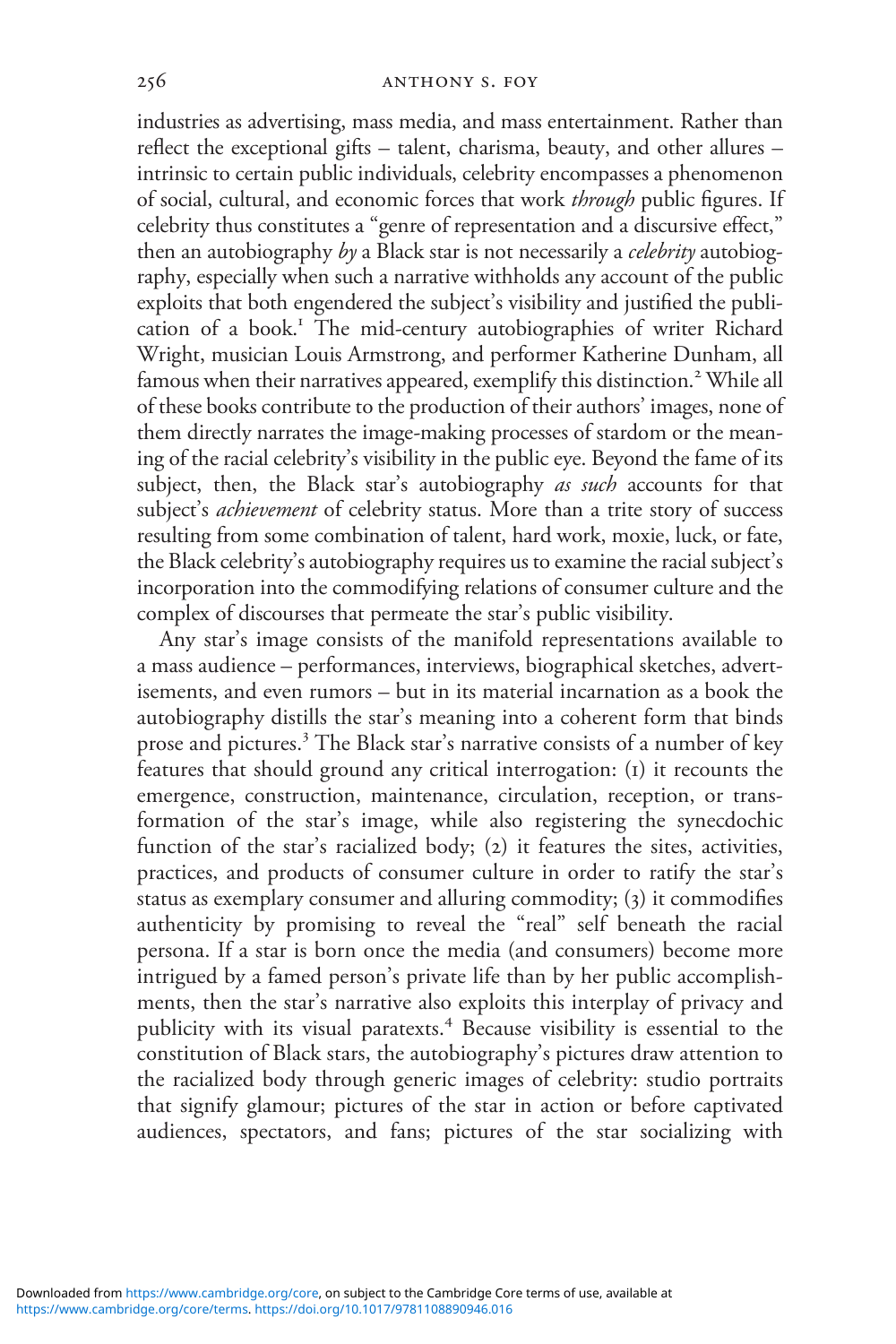celebrities, politicians, and other leaders; personal pictures of private moments or domestic scenes that signify the "real" star. Notably, these paratexts usually originate in the prior construction of the celebrity's image while reconstituting that image in the present. Springing from the work of news agencies, talent agencies, or professional photographers, they verify the established visibility of the Black star, which warrants the autobiography itself. Any analysis of a Black celebrity's autobiography should thus attend to the elaborate interaction among its narrative and visual modes of self-presentation.

Historically, the Black star materialized as an autobiographical figure only after World War II with the publication of Joe Louis's *My Life Story* in 1947.<sup>5</sup><br>Although the first traces of celebrity culture had appeared in earlier interwar Although the first traces of celebrity culture had appeared in earlier interwar African American narratives by boxer Jack Johnson, bicyclist Major Taylor, and Louis Armstrong, these transitional autobiographies were not fully realized celebrity narratives.<sup>6</sup> Following Louis's autobiography, a dozen books by popular Black athletes, entertainers, and performers established a subgenre of Black celebrity autobiography by the end of the 1950s. Except for two older singers, Ethel Waters and Marian Anderson, these postwar autobiographers belonged to a younger generation who were themselves products of the major transformations in American society involving migration, urbanization, and mass consumption.7 Black celebrities like boxing champion Louis, baseball pioneer Jackie Robinson, Hollywood star Lena Horne, cosmopolitan entertainer Eartha Kitt, and tennis champion Althea Gibson, among others, drew upon their visibility to evoke "a democratic myth of humble beginnings followed by hard work, discovery, and stardom." 8 As a result, they effected new possibilities for racial recognition based on the image-making mechanisms of consumer society and its culture of celebrity. Even as the narratives of respectable educators, ministers, and professionals continued to dominate Black autobiographical production for most of the twentieth century, these postwar athletes and entertainers launched a new trajectory within African American autobiography as both symbols and symptoms.

Like most of the Black autobiographers preceding them, these celebrities published narratives evincing the residual assumptions of "racial uplift" ideologies, which promoted the respectable self-presentation of exemplary individuals to reconstruct the race's public image.<sup>9</sup> As symbols of racial progress, they instantiated new biopolitical forms of visibility, publicity, and recognition, based on the exploits of the Black body in realms of sports, entertainment, and leisure.<sup>10</sup> In turn, books by popular Black athletes and performers in the late 1940s and 1950s announced the shifting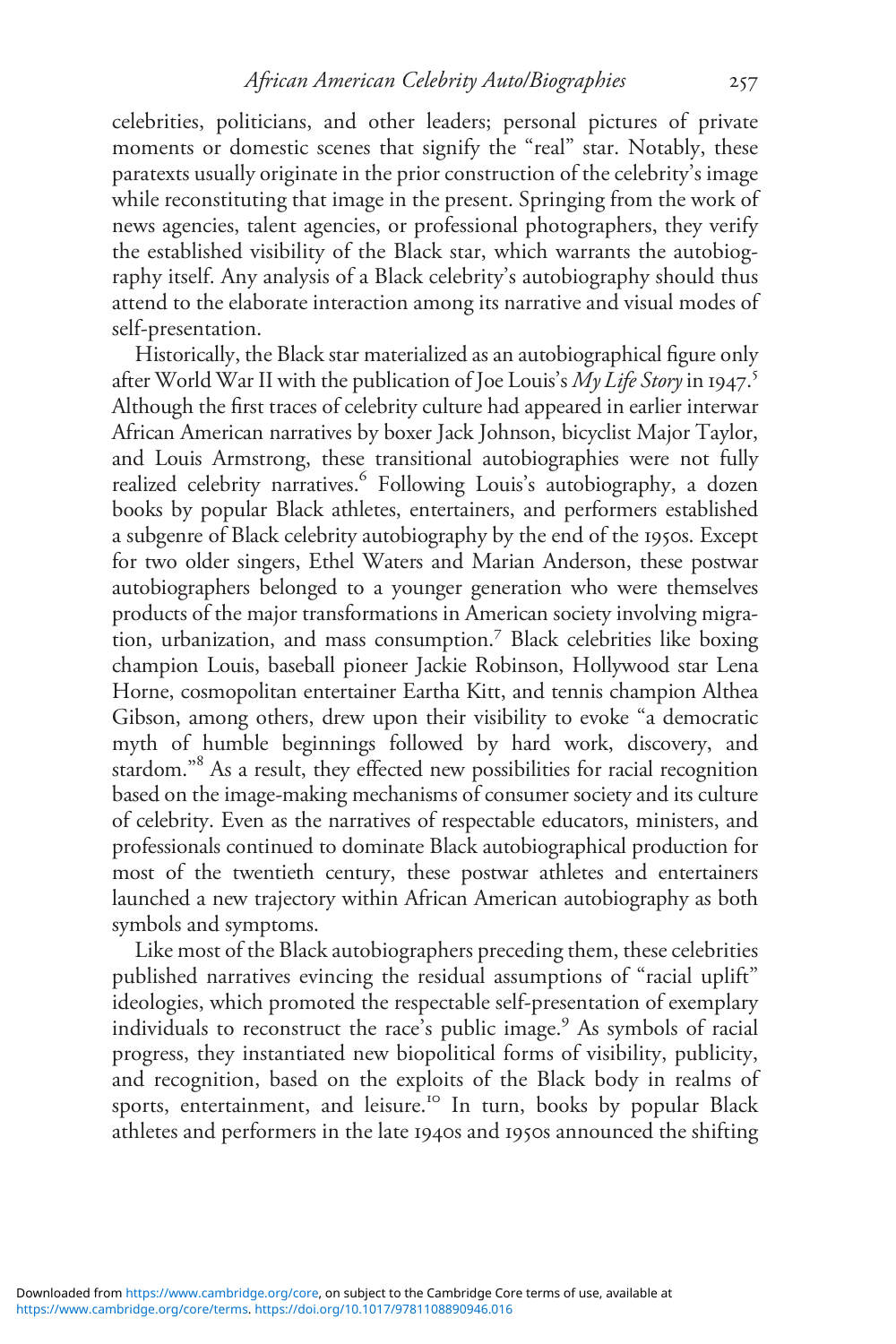significance of their bodies to the autobiographical construction of the race's image. As symptoms, these early Black stars heralded the incursion of consumer culture into African American autobiography, adapting racial self-presentation to both narrative and visual modes of star-making. Because "the primacy of the visible" is one of its essential features, "celebrity demands a gaze." <sup>11</sup> By definition, then, the Black celebrity must circulate widely as racial sign through mass media and its visual technologies, inviting varied affective responses – identification, admiration, absorption, desire, fantasy – from an attentive, unseen public. Rooted in older assumptions about racial representation, indebted to newer mechanisms of publicity, and emerging from within consumer culture, Black celebrity autobiography is a pivotal development, requiring an account of the historical specificity, cultural conditions, and political meanings of its origins.

Famous figures like Frederick Douglass and Booker T. Washington certainly punctuated a centuries-long tradition of Black autobiographical production, but the advent of Black stars as autobiographers depended largely on a conjuncture that made their stardom possible. In stark contrast to the essential visibility of the modern Black star, the visibility of the racialized body had often troubled earlier African American autobiographers, both in slavery and in freedom. Consequently, any account of racial celebrity in the twentieth century must first reckon with the dilemma of racial visibility in the nineteenth, given the fundamental significance of visuality to the constitution, organization, and perpetuation of chattel slavery, as well as its associated forms of racial control.<sup>12</sup>

Consider, then, how visibility imperils the slave's freedom in the canonical Narrative of the Life of Frederick Douglass, An American Slave (1845). For Douglass, the nadir of his existence comes while he works for the vicious slave-breaker Edward Covey, whose crude, serpentine methods of surveillance – not just his brutal violence – distinguish him from all other enslavers and overseers in the Narrative. Eventually, Covey's disciplinary techniques characterize slavery itself for the young Douglass, who imagines a dangerous network of gazes that transform the institution into "a stern reality, glaring frightfully upon us." 13 The enslaved Douglass's fraught visibility thus rivals his enforced illiteracy as the paradigmatic effect of his unfreedom.

To resolve this dilemma, Douglass crafts a panoptic threat of his own, inverting the racial visibility that menaces him. Refusing to describe his own escape to the North, Douglass hopes to thwart "greater vigilance on the part of slaveholders than has existed heretofore among them," a strategy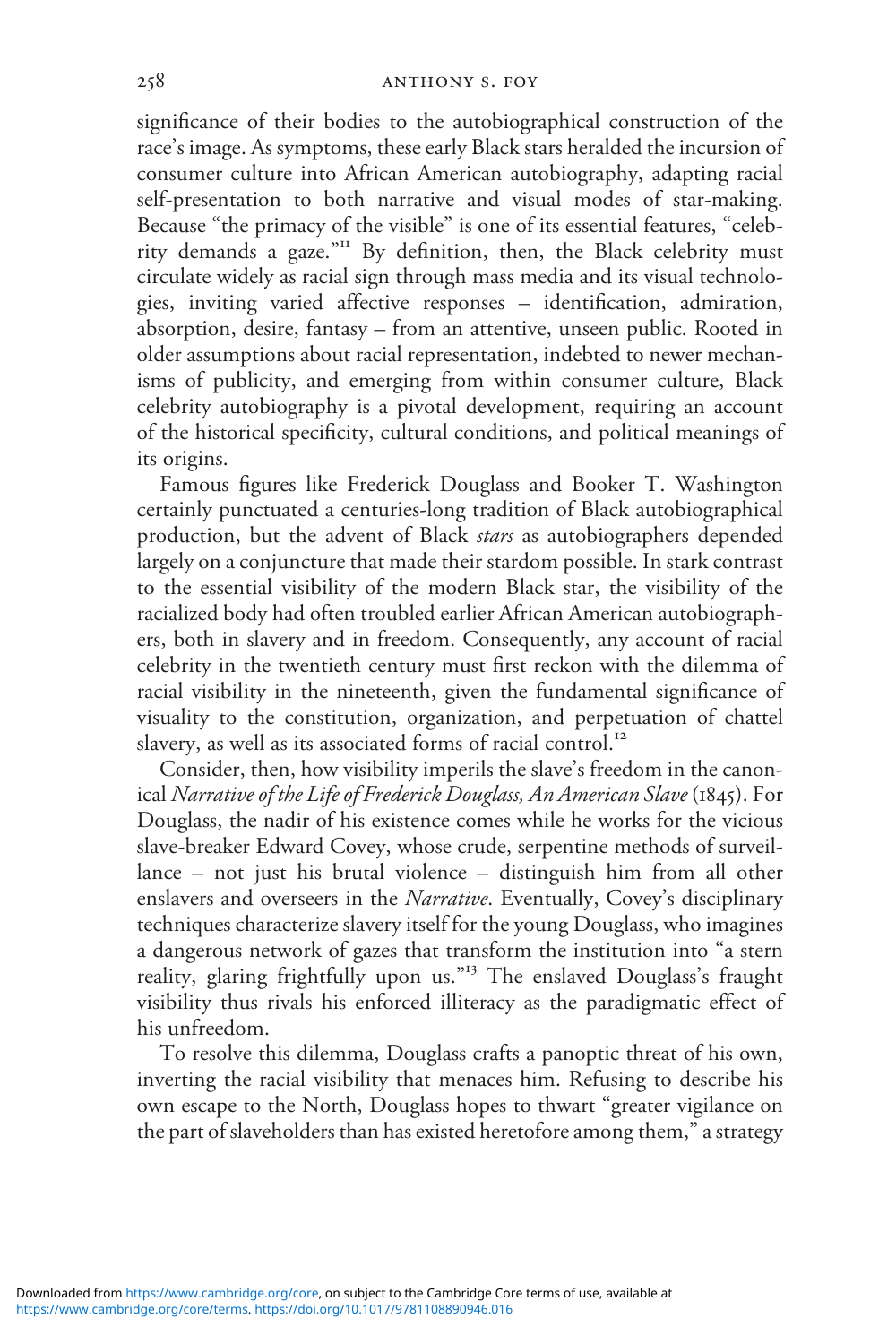that demonstrates the fugitive's full authorial control of his text.<sup>14</sup> In addition, Douglass aims to subject slaveholders and their agents to that anxious sense of being surveilled that is fundamental to the power of slavery:

I would keep the merciless slaveholder profoundly ignorant of the means of flight adopted by the slave. I would leave him to imagine himself surrounded by myriads of invisible tormenters, ever ready to snatch from his infernal grasp his trembling prey. Let him be left to feel his way in the dark ... and let him feel that at every step he takes, in pursuit of the flying bondman, he is running the frightful risk of having his hot brains dashed out by an invisible agency.<sup>15</sup>

By representing his freedom in sharply visual terms, Douglass articulates the self-consciousness of a racially surveilled body; by invoking the unseen eye to conjure "an invisible agency," he upends the looking relations of racial power; by making the enslaver rather than the enslaved the object of the gaze, he uses his narrative to counter the dilemma of Black visibility.

As an autobiographer, Douglass imaginatively resists racial surveillance by rendering the fugitive's body inaccessible at the moment of escape. Beyond his writings, however, he also enacted his freedom within a hostile environment by posing for his own portraits. Indeed, photographic technologies captivated Douglass throughout his life: he sat for two daguerreotypes even before he published his Narrative, and he would become "the most photographed American of the nineteenth century" by the time he died in 1896.<sup>16</sup> He thus represented freedom alternately as invisibility and<br>visibility in different modes of self-presentation. Douglass's example is visibility in different modes of self-presentation. Douglass's example is instructive, then, because it distills some of the contrary impulses – evading the gaze and constructing the pose – that governed African American autobiography after emancipation.

As the Jim Crow regime congealed late in the nineteenth century, Black autobiography grew into a narrative form of racial publicity dominated by upright teachers, preachers, reformers, and professionals who presupposed that the race's image directly affected its social, political, and material progress. As devotees of racial uplift, these elite and aspirational figures insisted that "rights and freedom would accrue to those who had achieved the status of respectability," and they honed a cultural politics of racial synecdoche, managing the public image of the race through the selfpresentation of emblematic individuals.<sup>17</sup> In effect, this specific formation of African Americans deployed autobiography to narrate themselves as the proof and promise of an advancing race. Faced with demeaning caricatures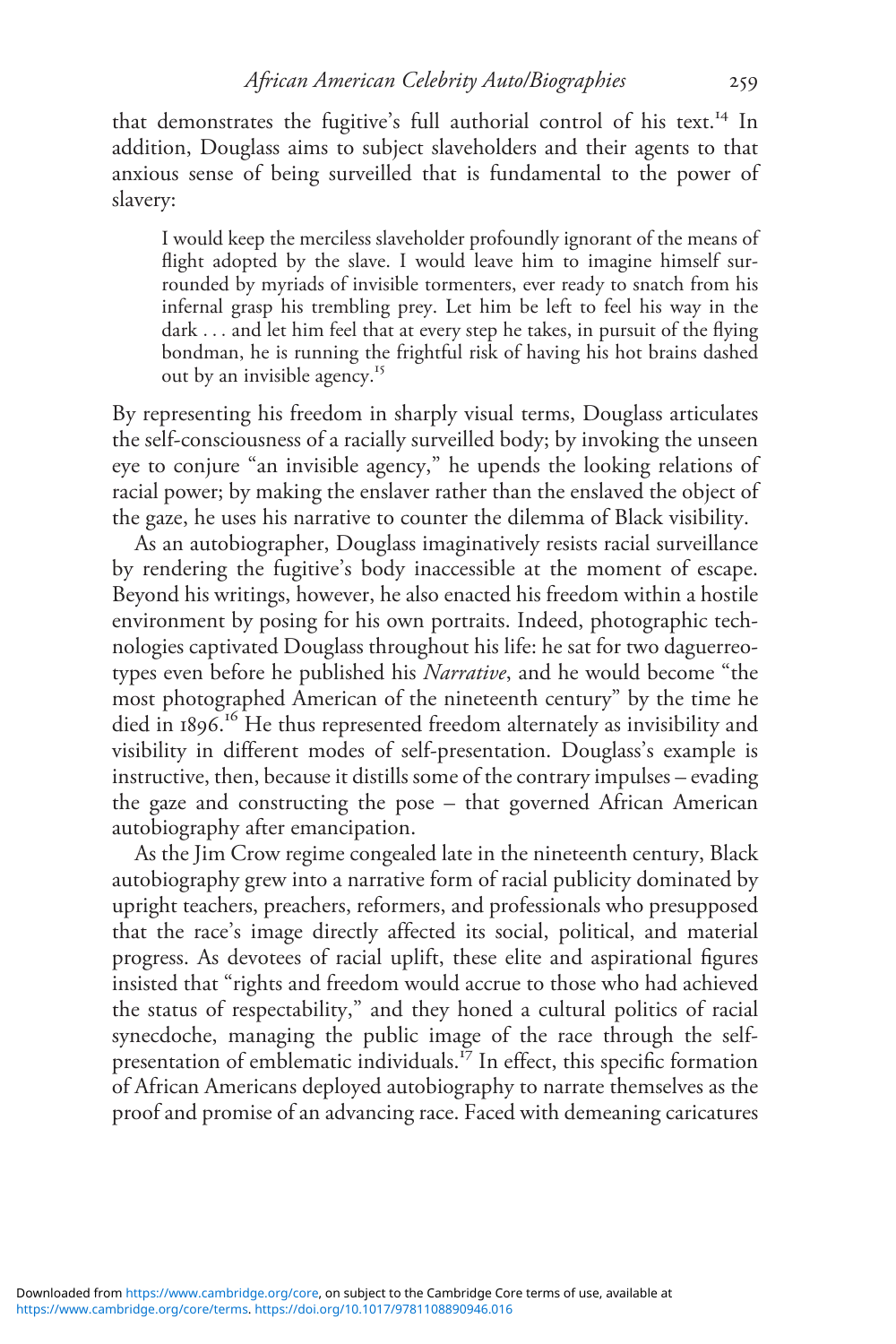of Black bodies on the minstrel's stage and the dehumanizing killings of Black people on the lyncher's stake, these autobiographers depicted their resolute striving in both prose and pictures to challenge the racist discourses that sustained such symbolic and spectacular violence.<sup>18</sup> Espousing bourgeois standards of industry, propriety, and probity, they fashioned themselves as models for rural farmers and urban migrants (whom they also sought to uplift through educational and ecclesiastical institutions), and they forged networks of affective identification among other Race Men and Women who imagined themselves as a distinct class of Black leaders. Mobilizing autobiography in the service of interracial recognition, intraracial supervision, and middle-class formation, these figures predicated their synecdochic authority and public visibility upon a Victorian ethos of respectability.

Nonetheless, the eminent Black men and women who sought to personify the race as its best public representatives were cautious about depicting their own bodies. Booker T. Washington, the famous principal of Tuskegee Institute and popular autobiographer, mandated manual labor for his students, but he rarely allowed the laboring Black body within the scope of self-presentation. Instead, he and his followers used autobiography to stress their own elevation from laborers to managers of racial progress. Their uplift narratives often demonstrated their ability to coax others to adapt to institutions like schools and churches, which instilled cultural values of discipline (thrift, chastity, modesty, temperance, etc.) and emphasized self-restraint over sensuality, character over personality, and productivity over pleasure or play. Moreover, once halftone technology allowed them to reproduce photographs in their books, Black autobiographers would customarily include two types of illustrations that demonstrated this ethos while deflecting their readers'eyes from their own bodies: first, portraits of themselves and others, which resisted "the display of the black body as the embodiment of backward savagery" by featuring physiognomy rather than physique; second, pictures of schools, homes, and other buildings, which displaced the authors' own racialized bodies by substituting concrete manifestations of race-building.<sup>19</sup> In effect, the autobiographers who bridged the antebellum slave narrative and the modern celebrity narrative sought to remove their own Black bodies from view, employing both narrative and visual strategies of evasion, diversion, and displacement.

If Washington's authority to narrate a Black life depends on the transcendence of his body, Louis's authority to narrate a Black life depends instead on the conspicuous appeal of his body. As autobiographers, Black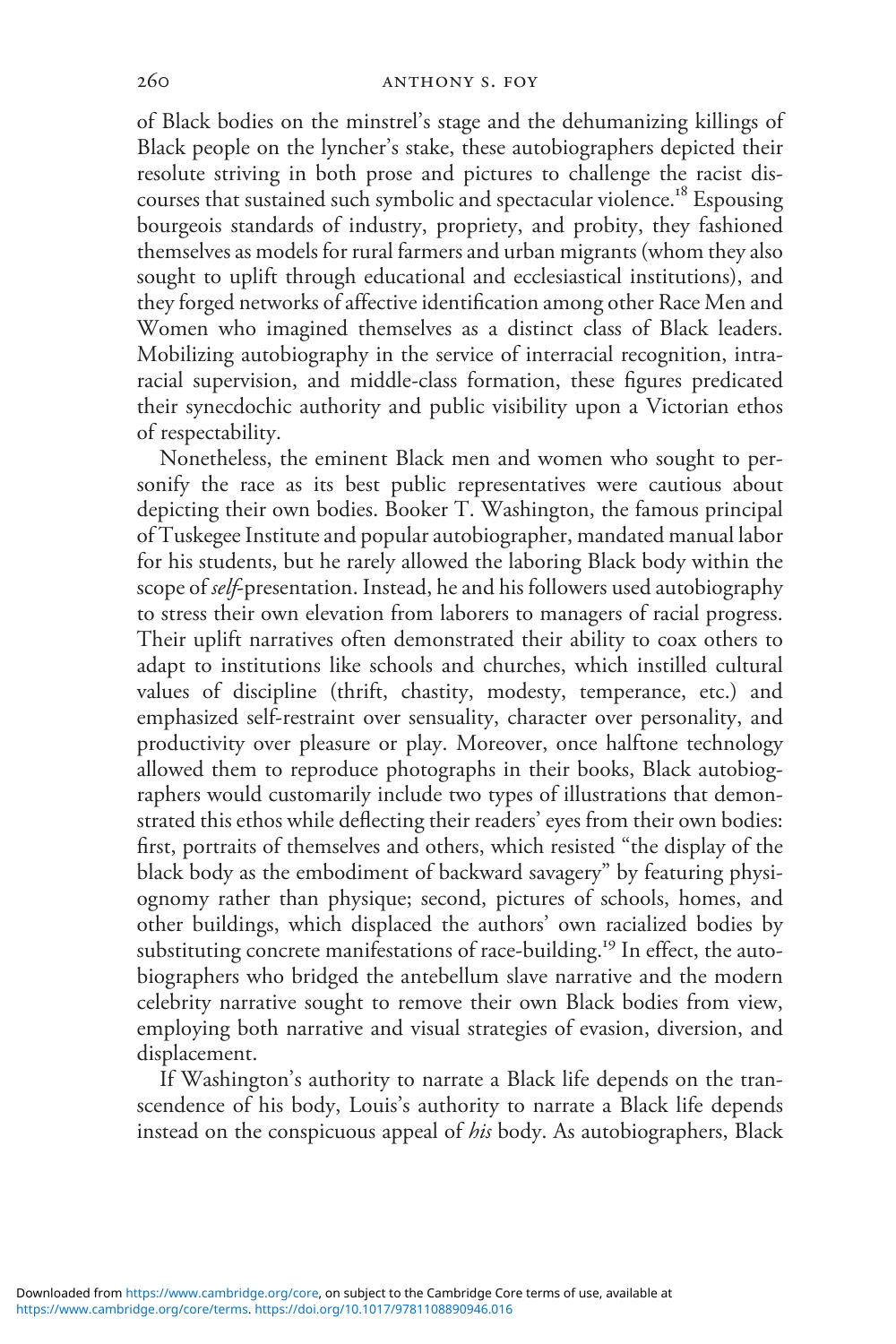athletes and entertainers departed from the guarded visibility of their predecessors. Defined by the performances, achievements, and profuse images of their bodies, Black stars effected historically discrete forms of racial publicity that accompanied momentous shifts in American society. Predicated on a vision of the American worker as a consumer, the Fordist reorganization of the US economy began to tether mass production to mass consumption. The emergence of modern celebrity followed two key developments in the rise of consumer culture circa World War I: the technological improvement of print and visual media, which allowed for the mass reproduction, distribution, and circulation of both moving and still images; and the growth of a mass audience of consumers who, prompted by an expanding public relations industry, demanded to know more about the real personalities of the stars appearing before them, thereby binding the celebrity's public image to the revelation of a private self.<sup>20</sup> These new public personalities became emblems of the consumerist ethos of a changing society, eclipsing earlier idols who had represented the producerist values of a "culture of character." 21 The new celebrities thus manufactured through the culture industries quickly became "a connecting fiber between the materiality of production and culturally contextualized meaning of consumption and its relation to collective identity."<sup>22</sup>

Amid these developments early in the twentieth century, a conjuncture of mass consumption, mass media, mass migration, and urbanization sparked the first coherent formation of Black celebrity autobiographers. The Great Migration reshaped the Black public sphere as African Americans built new urban centers of cultural production. Cities like New York, Chicago, and Detroit promised access to commercialized sounds, images, amusements, and leisure, including a Black film culture and Black professional sports; at the same time, a vibrant African American press cultivated interest in the accomplishments of the race's own public personalities.23 Additionally, the Black star arose at a moment when "the formation of the racial system and resistance to it moved out of workshops and into spaces of consumption – into houses, stores, movies, and sport." 24 America's fight against fascism abroad exacerbated the hypocrisy of racism at home, and African Americans sought equality as citizens in a nation of consumers after World War II. Black stars came to embody these larger expectations; they became multivalent emblems whose symbolic power depended on the extent of their visibility, signifying the complicated relationship between the public individual and the racial collective, the pressures faced by Black individuals in a racially stratified society, and the possibilities available to Black individuals in a consumer society wherein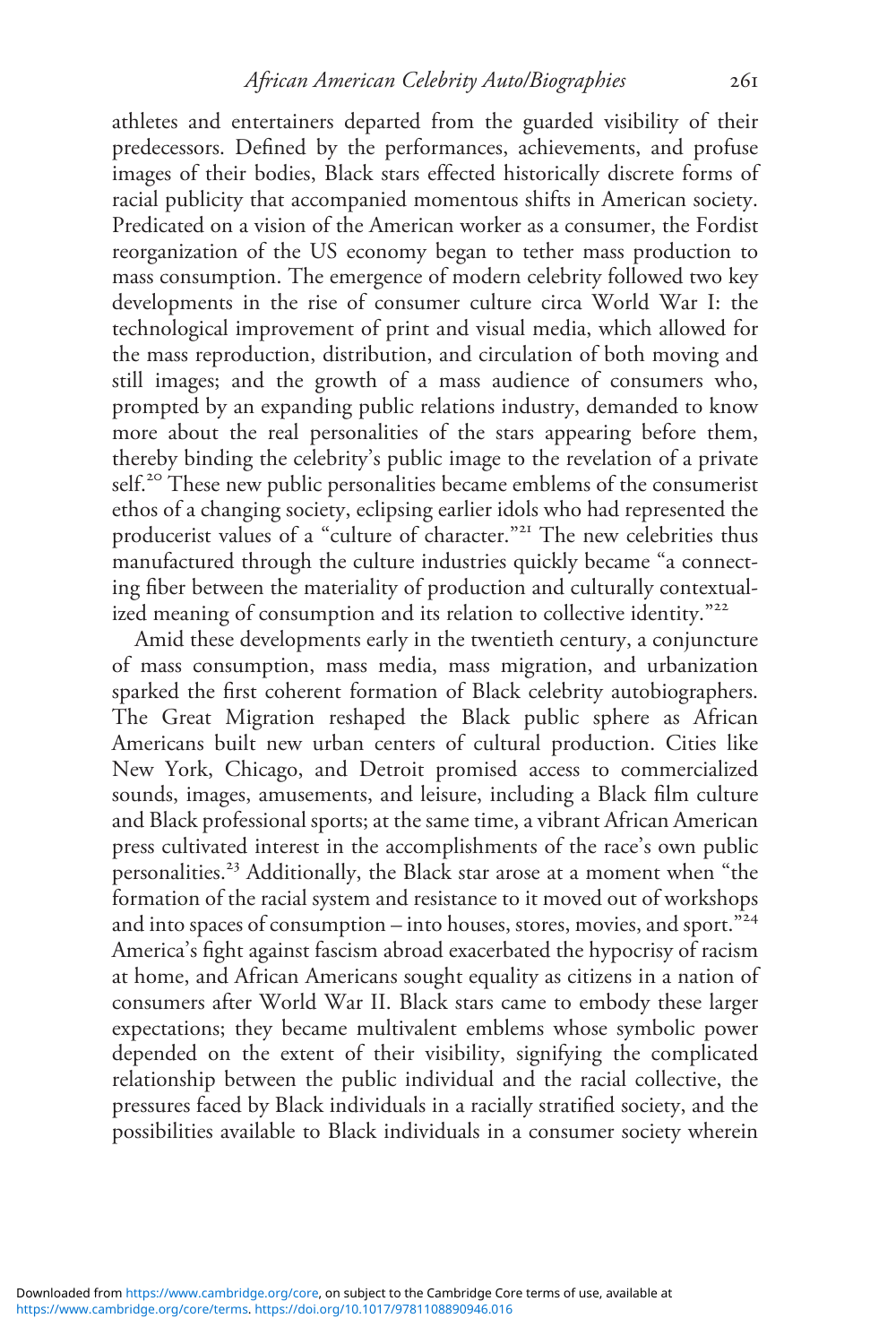access to stardom served as a proxy for access to the polity. By the time the earliest cluster of African American celebrities published their autobiographies in the late 1940s and 1950s, their narratives took shape against the dilemma of racial visibility that had determined a longer history of Black autobiographical production.

Published a decade into his reign as heavyweight champion, Joe Louis's  $My Life Story (1947)$  depicts the boxer's ascent as an iconic symbol of Black *My Life Story* (1947) depicts the boxer's ascent as an iconic symbol of Black<br>citizenship within a society transformed by the Fordist interrelation of mass production and mass consumption.25 Haunted by the specter of the disreputable Jack Johnson, Louis's managers had assumed that his success would depend on his public image, presenting him as "a perfect *black* example of the Protestant ethic," a clean-living athlete known for his physical prowess and sportsmanship in the ring, as well as his simplicity, humility, and decency outside of it.<sup>26</sup> As "the subject of sympathetic human-interest profiles," the Southern-born and Detroit-bred fighter benefited from newly established forms of celebrity journalism, including extensive photographic coverage in the mass media, after 1935.<sup>27</sup><br>Consequently Louis had become the most visible Black-figure of his day Consequently, Louis had become the most visible Black figure of his day by the time he published his autobiography, which consolidated a public image that had been crafted collectively by the media, his managers, and himself. Written with two Pittsburgh Courier sportswriters, My Life Story describes Louis's rise from autoworker to heavyweight champion to American soldier, embracing a project of racial publicity by affirming the heroic masculine ideal that he embodied. As a result, Louis's autobiography presents his life as an allegory of political recognition, merging older conceptions of synecdochic representation with newer forms of visibility that attended the growth of consumer culture.

While My Life Story carefully presents Louis's boxing as the productive work of a disciplined body rather than the leisurely play of a ludic body, it also foregrounds his incorporation into America's consumer culture.<sup>28</sup> First, the boxer measures his success in the ring by his ability to consume (purchasing a new home for his mother and a new Buick for himself, for example). Louis also emphasizes his desirability as a spectacle to be consumed by identifying celebrities who attend his fights, like Hollywood stars Douglas Fairbanks and Cary Grant, and by detailing attendance figures and gate receipts.<sup>29</sup> Finally, Louis values the commodified forms of his life and body – biographical sketches and cartoon strips in the press, picture postcards, collectible objects – that constitute him as a star.<sup>30</sup> The freedom to consume within a segregated economy; the recognition of other celebrities; the appeal of the Black body for a mass public, documented with facts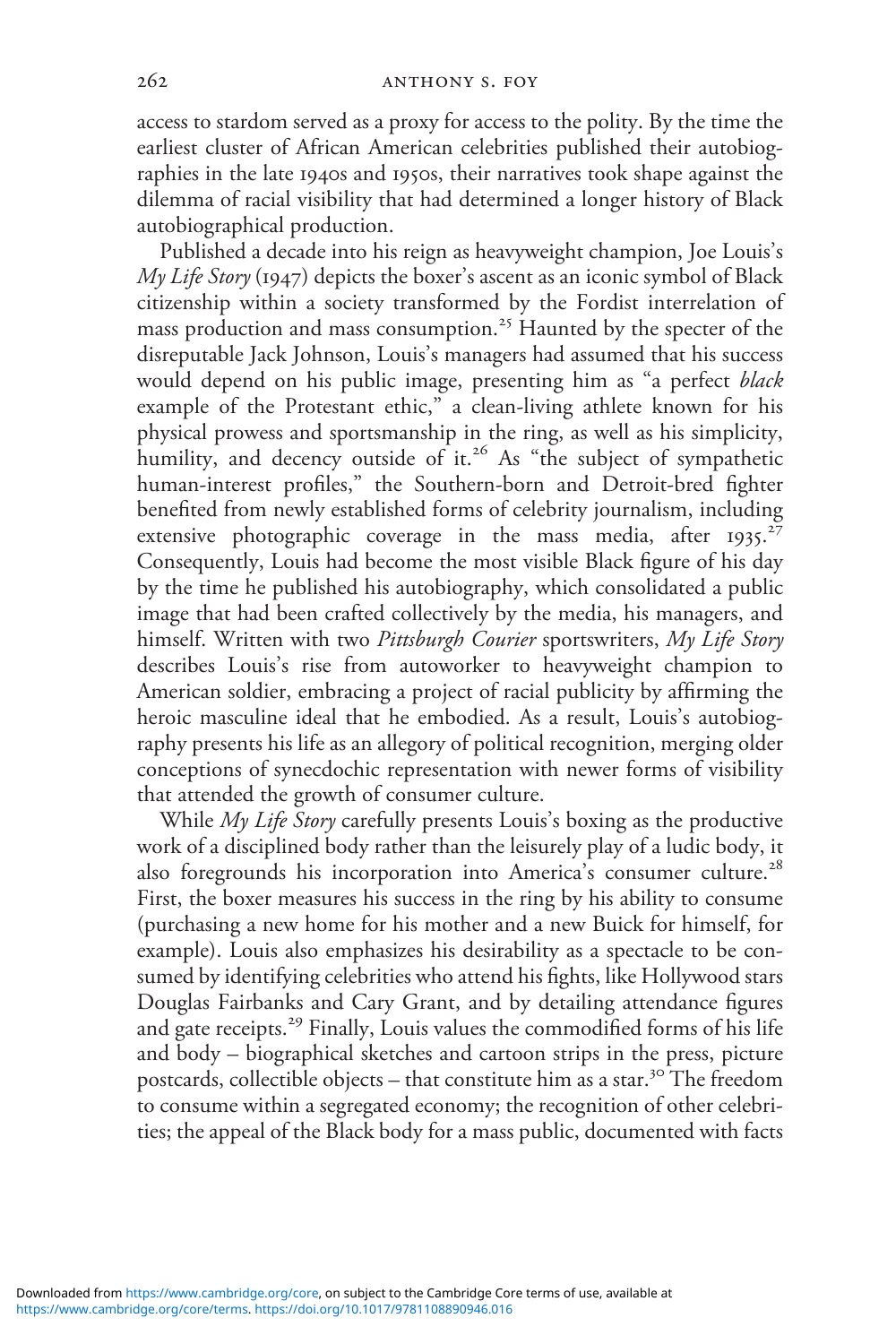and figures; the various forms of both publicity and commodity that stoke interest in the Black star – these do not merely signify the perquisites earned by a singular athlete or entertainer. Rather, all of these consumerist forms of recognition link Louis's success to the visibility of his body before an extensive public, allowing him to "do a lot of good for my country and my people" by eliciting recognition as a Black celebrity.<sup>31</sup>

Louis's narrative of racial stardom unambiguously promotes him as "the wedding of consumer culture with democratic aspirations," since the boxer's visibility as popular spectacle actually occasions his entry into the US military as a symbolic citizen during World War II.<sup>32</sup> While  $Mv$  Life Story calls attention to the boxer's transformation from public individual to private citizen with his induction into the Army, he does not join the military as an ordinary Joe. Recognizing Louis's greater value as icon than as combatant, the War Department orders him "not to do any actual combat fighting," staging him instead in morale-boosting activities like boxing exhibitions and propaganda films (including Irving Berlin's This Is the Army).<sup>33</sup> Characterizing the wartime Army as a "brotherhood," Louis concludes  $My$  Life Story as both the icon of loyal Black citizenship and the emblem of a desegregated military, but both of these meanings originate in his visibility as a celebrity, not simply in his merit as a fighter. Finally, attesting to the significance of the visual field in constructing the boxer's public image, the "Album of Photographs" at the end of Louis's book comprises seventy-five illustrations credited to news agencies, publicists, and the Army; more than one-third of these images depict Louis as a soldier posing in uniform and boxing in exhibitions, while the remaining images are publicity shots, action sequences, and portraits of Louis with other celebrities. Overall, these pictures represent a selective expression of the visual archive of the public Louis, substantiating his value as a Black star to be photographed, reproduced, distributed, circulated, sold, and idolized. Without any clear narrative, chronological, or thematic logic, Louis's visual paratexts depend simply on his body – at play, at work, at "war" – for their coherence.

After Louis and Robinson, famous athletes dominated the autobiographical production of Black male celebrities until the mid-1960s, including baseball players Willie Mays, Roy Campanella, and Satchel Paige, boxers Henry Armstrong, Archie Moore, and Floyd Patterson, and football player Jim Brown.<sup>34</sup> During the same period, nearly all of the Black female celebrities to publish autobiographies – Lena Horne, Ethel Waters, Marian Anderson, Eartha Kitt, and Billie Holiday – were primarily singers, though Waters and Horne had also established themselves on film by the time their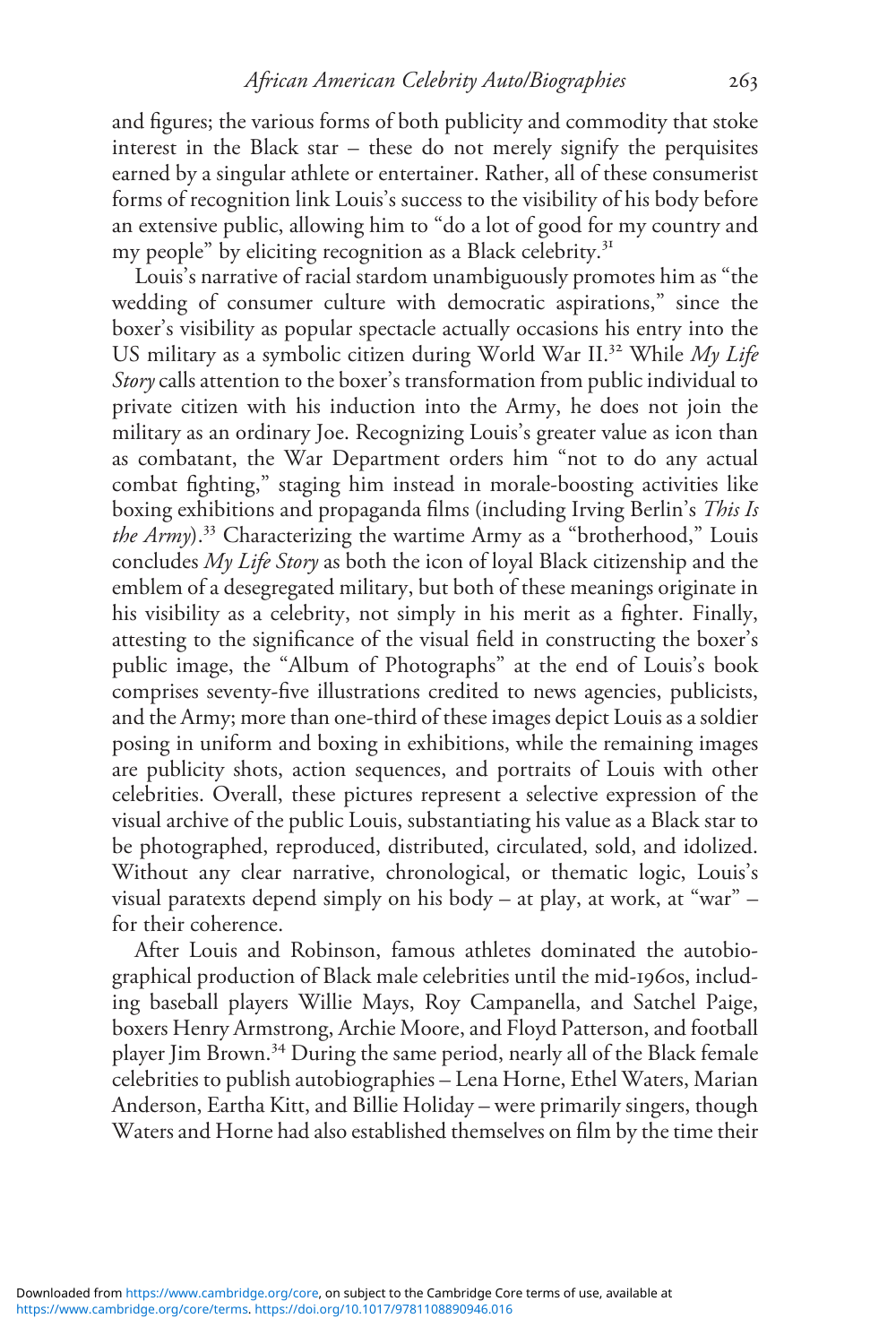books appeared.<sup>35</sup> Reflecting, if imprecisely, the spheres of consumer culture within which African American stars could appear, this dichotomy between the sportsman and the songstress also raises questions about the gendered division of symbolic labor marking Black celebrity autobiography at its origins. These sportsmen became autobiographers after earning their celebrity in boxing rings and on playing fields, where regulated exercises of symbolic power affirmed them as idols of masculinity. In contrast, these songstresses faced a distinct contradiction as autobiographers: the celebrity they earned on stages and screens could not guarantee their standing as idols of femininity. As new vehicles for embodying racial progress, these performers could not enter the synecdochic project of Black autobiography without negotiating a gendered politics of respectability, given enduring adverse stereotypes about Black women's sexuality. The vexed meanings of Black women's performing bodies thus agitates Horne's In Person (1950), the first autobiography by a Black female celebrity.

By the time she published her first collaborative narrative, Horne rivaled Louis as one of the country's most visible African Americans. Appearing shortly after Horne canceled her long-term contract with Metro-Goldwyn-Mayer, In Person details the fair-skinned performer's ascent from a teenaged chorine at Harlem's Cotton Club to her career as a singer on stage, radio, and record to her stardom in Hollywood's segregated film industry of the 1940s. Following a teleological arc – the young Black fan dreams of stardom before becoming a star herself - In Person typifies other key features of celebrity autobiography: intimating some of the desire, despair, insecurity, and rage she experienced as a Black female performer, it uncovers a private Horne beneath the inaccessible "impersona" of her restrained performance style; it explores Horne's struggle with her synecdochic potential, involving a "kind of social stage presence" that promised to "advance our entire race"; it frames the political contest over African American rights and recognition in consumerist terms as Horne addresses the demands and desires of Black moviegoers; it presents Horne as the subject of fan mail, press releases, reviews, interviews, and gossip columns (often quoted directly) to certify her ascent; and it captures Horne at the height of her career with nearly two dozen illustrations (indeed, the autographed portrait on the book's cover highlights the materiality of the photograph itself, a memento that circulates among fans as a talisman of "beauty, femininity, success, wealth, happiness, and fantasy").<sup>36</sup>

In order to recover her body from its sexual inscription, an inexorable condition of her public visibility, Horne's narrative must resist "the way most white people treat Negro women – as though we are all born harlots,"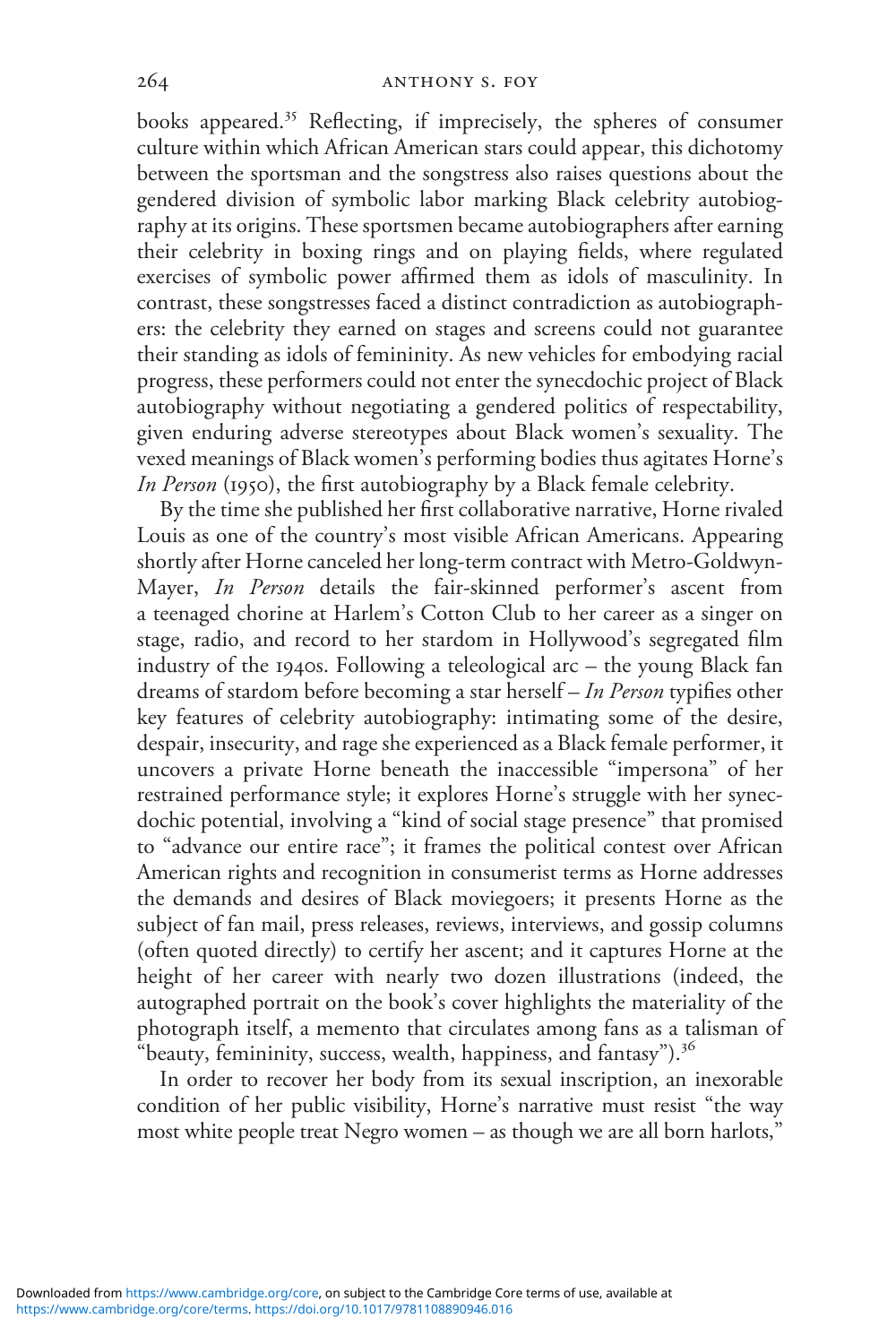a projection she faces repeatedly from contemptuous white women, sexually aggressive white men, and bigoted theater managers.<sup>37</sup> A resonant conflict in the autobiography encapsulates both the defensive respectability associated with the residual ethos of racial uplift and the redemptive promise of celebrity in a burgeoning consumer society. Within her black middle-class milieu of Brooklyn in the early 1930s, the teenaged Horne and her girlfriends develop consumerist forms of sociality, relating to each other through the movies they watch regularly, the "imitations of our favorite movie stars" they share socially, and the autographs they collect "from stage personalities." 38 Despite their generational immersion in celebrity culture, Lena's peers still dismiss acting as "an unspeakable profession" for Black women, one that threatens the dictates of bourgeois respectability.39 When Lena confesses her dreams of becoming a performer, they voice a collective verdict, insisting that "[n]o decent man would want his wife to be on the stage, dancing without any clothes on in front of all those people." 40 Alienated from her Brooklyn crowd, Lena assures herself that "when I was a great star and had made a real contribution, they'd all be proud of me," though their opprobrium continues to sting.<sup>41</sup> Eventually, Horne's solo engagement at Café Society earns her acclaim and publicity as "[s]mart magazines ... ran my picture with praise-filled reviews," attracting her decorous Brooklyn friends to her performances.<sup>42</sup> Once they realize, she writes, "that I wasn't shaming them all by doing something degraded and indecent," they embrace the newly glamorous Horne.<sup>43</sup> This minor drama of recognition distills one of this rich autobiography's major themes: for the public body of the Black woman, laden with synecdochic meaning, the aura of stardom itself resolves this gendered dilemma of racial visibility.

Following Louis and Horne, tennis champion Althea Gibson published *I Always Wanted to Be Somebody* (1958) as a singular figure – a Black athlete who was not a man, a Black female star who was not famous for singing. The earliest known autobiography by a Black female athlete, I Always Wanted to Be Somebody appeared after Gibson had defended her singles titles at the Wimbledon Championships and the US Open, and it relates her girlhood in 1930s Harlem, her discovery by two Black doctors who trained and educated the teenager in the South, her career as a fast-rising amateur, and her major victories as a world-class competitor in the late 1950s. Like the narratives of her contemporaries, I Always Wanted to Be Somebody situates Gibson within the consumer culture that formed her, presenting her as an avid fan of the movies, which provide her with an escape from school and work, a refuge when she runs away from home, a lens through which she sees her life, and her favorite form of leisure. At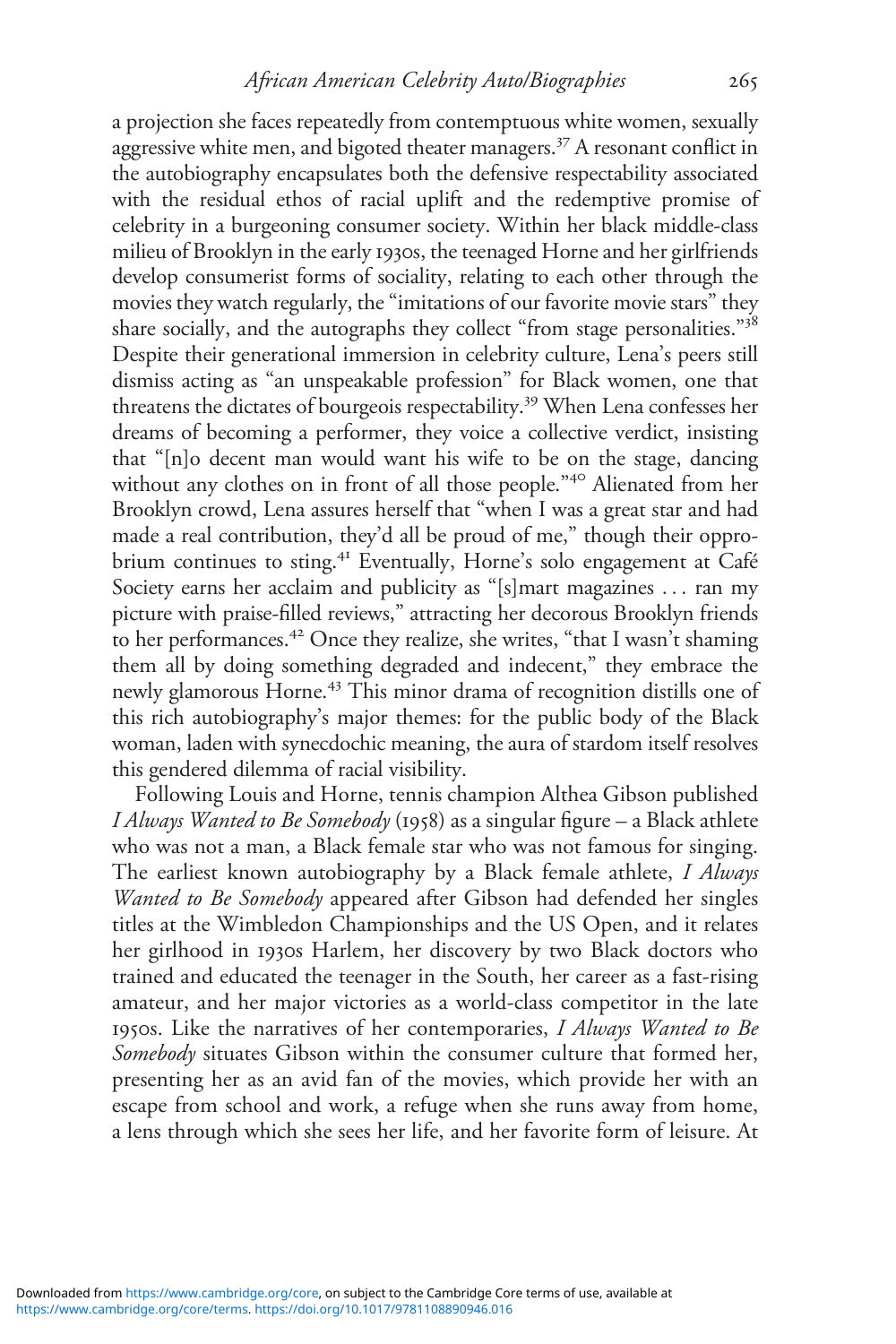the same time, sites of consumption like the movie theater, bowling alley, and lunch counter organize Gibson's experiences of Jim Crow racism in the South.44 Describing the attention of journalists and photographers, as well as her television appearances and brief recording career as a celebrity, she recognizes her status as a racial symbol throughout the autobiography. Ambivalent about the synecdochic power of her public image, however, Gibson also resists the uplift assumptions that had stabilized Louis's fame just a decade earlier.

Gibson's autobiography seems to conform to a meritocratic logic whereby hard work, determination, and discipline enable her rise to visibility as a world-class athlete, but, like Horne's In Person, it also contends with the gendered discourses of social mobility, respectability, and representation that shape her public image. After attracting attention in Harlem for her athletic ability, the teenager becomes aware of the classbased premises that motivated her supporters among the African American elite.45 Admitting that "I was still living pretty wild," Gibson explains that members of Harlem society "felt they had to be doubly careful in order to overcome the prejudiced attitude that all Negroes lived eight to a room in dirty houses and drank gin all day and settled all their arguments with knives." 46 In order to "break into the major league of tennis and play in the white tournaments," she receives instruction in decorum – not simply athletic training – from her Black sponsors.47 Moreover, the tennis star's celebrity depends on the distance she travels from the working-class tomboy who "hated to wear anything except slacks" to "a fine lady" who admires the "beautiful evening gown" she wears to the Wimbledon ball, a sartorial transformation depicted in the eleven illustrations at the center of *I Always Wanted to Be Somebody*.<sup>48</sup> According to this chronological series of images, Gibson's achievement of celebrity demands the avowal of femininity and the social refinement of a brash, athletic Black woman. Nonetheless, her narrative never fully embraces the conflation of racial progress with gender conformity.

Unsettling the emblematic power of the Black star, Gibson resists the cultural politics of racial synecdoche both directly and discursively. First, she discloses her personal discomfort as a Black pioneer, remarking on the "strain [of] always trying to say and do the right thing, so that I wouldn't give people the wrong idea of what Negroes are like." 49 Contrasting herself with the outspoken Jackie Robinson, Gibson dismisses her obligation as a racial emblem, refusing "to flaunt [her] success as a Negro success" or "to turn [her] tennis achievements into a rousing crusade for racial equality." 50 Rather than accept what – and whom – she represents, Gibson troubles her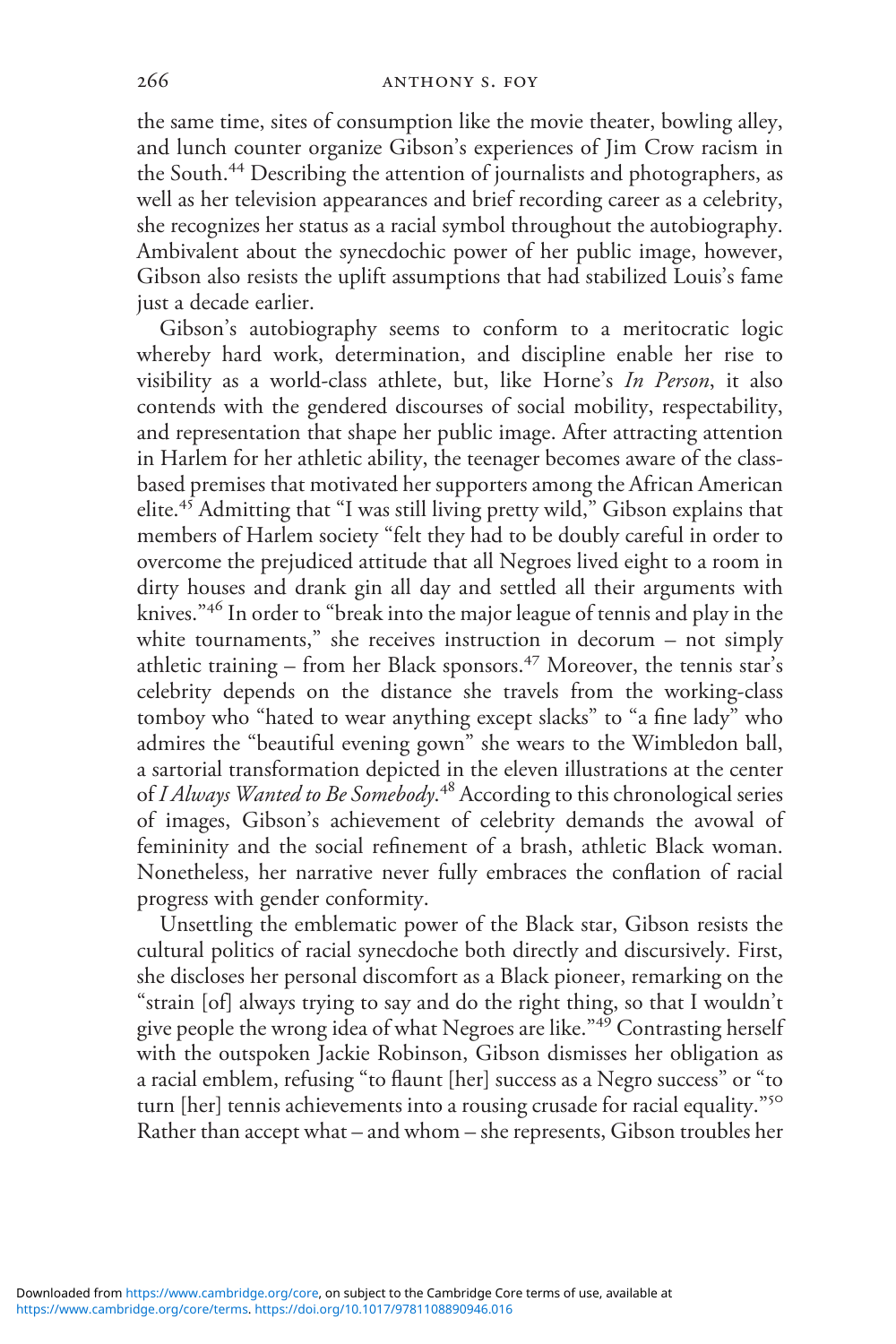meaning as a racial symbol. More importantly, I Always Wanted to Be Somebody widens the boundaries of racial self-presentation beyond the dictates of respectability by adopting the streetwise pose of the juvenile delinquent. Gibson's gendered narrative of Black social mobility augments her dramatic rise with boasts of her delinquency, though she disavows "all the drinking and narcotics and sex" in Harlem's street gangs, as well as "the stickups that they turned to sooner or later." 51 When she returns to her Harlem block as a Wimbledon champion, "[i]t was hard not to think about other days on the same street, days when I felt as though I were carrying home a precious trophy if I had under my jacket a mushmelon [sic] that I'd snitched at the Terminal Market." <sup>52</sup> Gibson's tales of street fighting, shoplifting, petty theft, and truancy thus echo "a vast network of discourses that converged in the 1950s and early 1960s on the problem of juvenile delinquency in the inner city," situating the young Althea within such contemporary discourses even as her celebrity narrative seems to quell them.<sup>53</sup>

Ultimately, Gibson's narrative delineates the competing demands of respectability and authenticity, a tension that would become even more evident among other Black celebrities in subsequent years. For example, Archie Moore'<sup>s</sup> The Archie Moore Story (1960) would briefly describe how delinquency lands him in a reformatory, where he decides that boxing would be the most gainful "short cut if I was to accomplish anything." 54 Likewise, Floyd Patterson'<sup>s</sup> Victory Over Myself (1962) would recount his troubled childhood as a thief and occasional runaway who also takes up boxing during his two years in a reformatory.<sup>55</sup> Demonstrating the power of organized sports to forge the wild Black child into a decent public figure, such narratives echo Gibson's arc from delinquency to discipline. While the subgenre of Black celebrity autobiography had emerged in the service of racial publicity, I Always Wanted to Be Somebody clears narrative space for the Black delinquent as the subject of self-presentation, not simply as the object of social critique. Moreover, the champion presents her roots with pride, writing, "it meant a lot to me to have all those people come out of their tired old apartment houses ... to tell me how glad they were that one of the neighbors' children had gone out into the world and done something big." 56 With this turn from the Harlem elites toward the Harlem streets, Gibson's narrative distresses the Black celebrity's authentic connection to African Americans: What is her relationship and responsibility to Black people, and whom among her people does her visibility actually serve? To be sure, authenticity, especially for Black stars, is an effect of the shifting discourses that ground the production of the public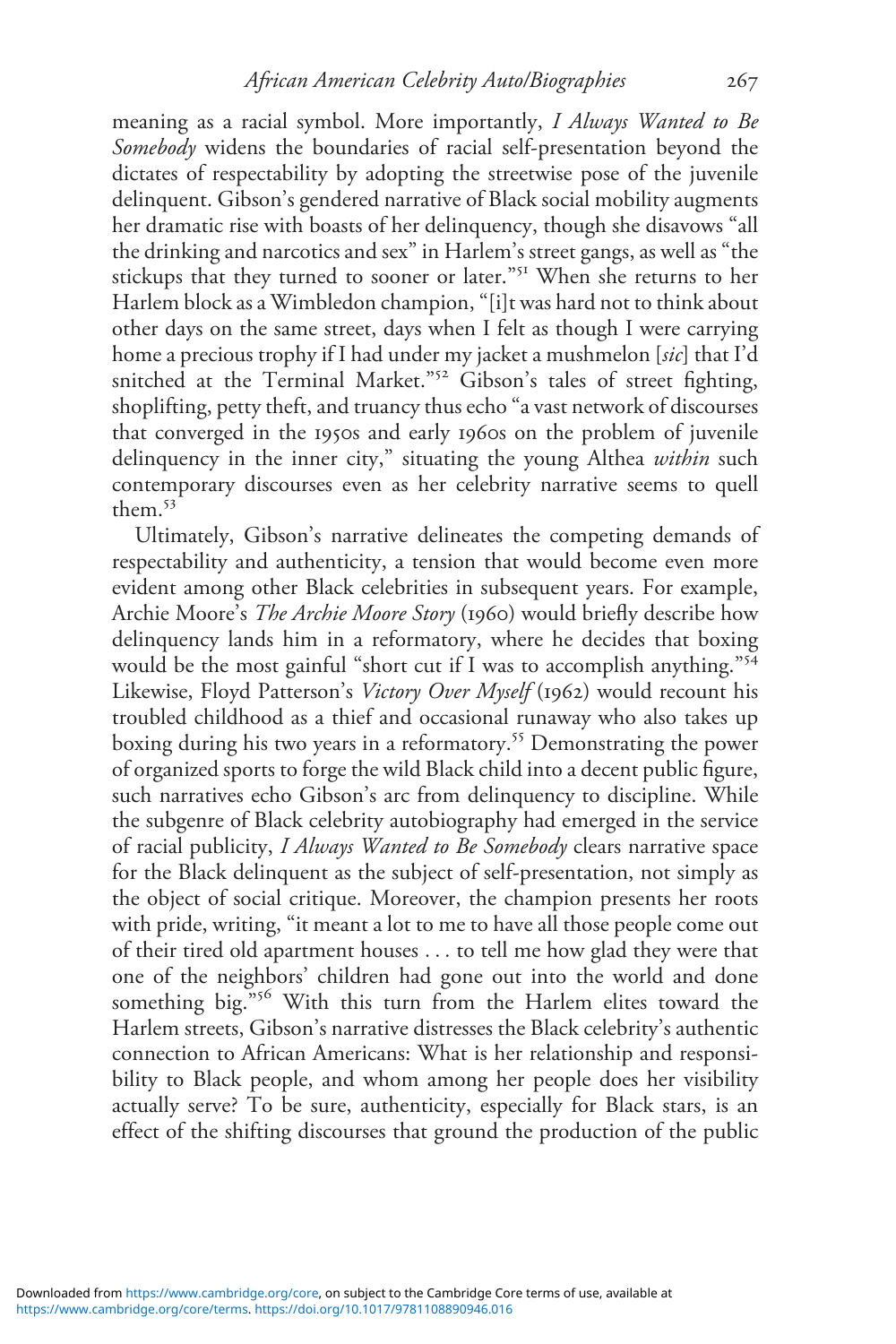Black self, not simply a measure of increasing freedom to be "real." Still, as racial concerns, such questions of authenticity and constituency would become increasingly salient for Black stars once the Civil Rights Movement marched into the 1960s.

Even as Black celebrity autobiography has evolved, its full significance remains veiled. With this condensed account of its origins, I call for a fresh examination of the Black star's autobiographical production that thoroughly attends to its historical contingency, political complexity, and theoretical possibility. We need more precise criteria, parameters, and typologies for delineating varieties of self-presentation by Black celebrities; we need more extensive surveys of important figures, incipient formations, pivotal texts, and key moments; we need more studies of seriality among Black celebrity autobiographers who present themselves across multiple texts over time; we need more analyses – synchronic, diachronic, and intersectional – that account for the discursive limits, pressures, and prospects affecting the cultural work of Black stars; we need theoretical analyses of autobiographical production as a collective or corporate project among stars and their collaborators. Finally, looking beyond the autobiographical figures of celebrity, we also need analyses of the phenomenon of celebrity as a cultural, social, political, and economic force altering the broader currents of modern Black autobiography.

#### **Notes**

- 1. Graeme Turner, Understanding Celebrity, 2nd ed. (Los Angeles: Sage, 2014), 10.
- 2. Richard Wright, Black Boy: A Record of Childhood and Youth (New York: Harper & Brothers, 1945); Louis Armstrong, Satchmo: My Life in New Orleans (1954; New York: Da Capo, 1986); Katherine Dunham, A Touch of Orleans (1954; New York: Da Capo, 1986); Katherine Dunham, A Touch of<br>Innocence (New York: Harcourt, Brace and Co., 1959), Note, too, that these *Innocence* (New York: Harcourt, Brace and Co., 1959). Note, too, that these<br>books contain virtually no visual paratexts, which are also defining features of books contain virtually no visual paratexts, which are also defining features of Black celebrity autobiography.
- 3. Richard Dyer, *Heavenly Bodies: Film Stars and Society* (New York: St. Martin's Press, 1986), 2–3.
- 4. Turner, Understanding Celebrity, 8.
- 5. Joe Louis, My Life Story (New York: Duell, Sloan and Pearce, 1947).
- 6. Johnson details his private life beyond the ring in In the Ring and Out (1927), occasionally describing the heavyweight's theatrical and musical performances; more often, the notorious Johnson seeks to redeem himself by emphasizing activities like lecturing, advertising, selling stocks, and making investments that associate him with the productive realms of professional and commercial enterprises. The bulk of Taylor's The Fastest Bicycle Rider in the World (1928) details the cyclist's on-track exploits, but it also briefly describes the use of his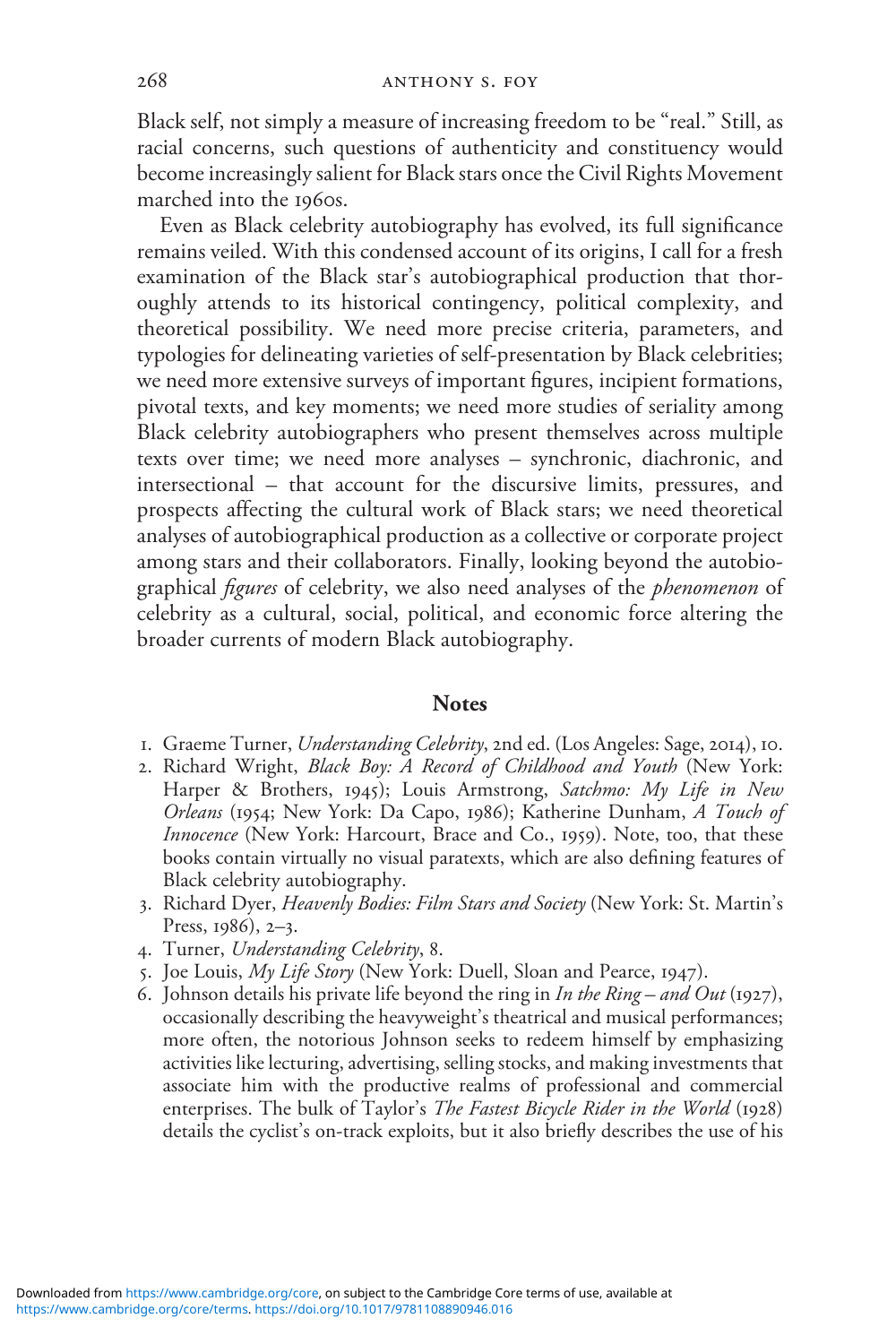image to sell bicycles. In Swing that Music (1936), Armstrong presents his own life as the story of the new swing music, distinguishing this authentic, improvisational form of music from the "stale brand of jazz" resulting from its commercialization; meanwhile, he also describes the growth of his popularity as an artist through radio broadcasts, recordings, and fan clubs. See Jack Johnson, Jack Johnson – In the Ring – and Out (1927; New York: Citadel Press, 1992); Marshall W. "Major" Taylor, *The Fastest Bicycle Rider in the* World (Worcester, MA: Wormley Publishing, 1928); and Louis Armstrong, Swing That Music (New York: Longmans, Green and Co., 1936), 123.

- 7. Ethel Waters, with Charles B. Samuel, His Eye Is on the Sparrow: An *Autobiography* (Garden City, NY: Doubleday, 1951); Marian Anderson,  $M_{\nu}$ Lord, What a Morning: An Autobiography (New York: Viking, 1956).
- 8. Jackie Robinson, as told to Wendell Smith,  $My Own Story$  (New York: Greenberg, 1948); Lena Horne, as told to Helen Arstein and Carlton Moss, In Person (New York: Greenberg, 1950); Eartha Kitt, Thursday's Child (New York: Duell, Sloan and Pearce, 1956); Althea Gibson, I Always Wanted to Be Somebody, ed. Ed Fitzgerald (New York: Harper & Brothers, 1958). The quote appears in Marshall, Fastest Bicycle<br>Rider, 6. *Rider*, 6.<br>Henrv Lo
- 9. Henry Louis Gates, Jr., "The Trope of a New Negro and the Reconstruction of the Image of the Black" *Representations* 24 (Autumn, 1988): 129–155: of the Image of the Black," Representations 24 (Autumn, 1988): 129–155; Marlon B. Ross, "The New Negro Displayed: Self-Ownership, Proprietary Sites/Sights, and the Bonds/Bounds of Race," in Claiming the Stones, Naming the Bones: Cultural Property and the Negotiation of National and Ethnic Identity, ed. Elazar Barkan and Ronald Bush (Los Angeles: Getty Research Institute, 2002), 259–301.
- 10. Paul Gilroy, "'After the Love Has Gone': Bio-Politics and Etho-Poetics in the Black Public Sphere," Public Culture 7, 1 (1994): 49–76.
- 11. Joseph A. Boone and Nancy J. Vickers, "Introduction Celebrity Rites," PMLA 126,. 4 (2011): 907.
- 12. Marcus Wood, Blind Memory: Visual Representations of Slavery in England and America, <sup>1780</sup>–<sup>1865</sup> (New York: Routledge, 2000); Michael A. Chaney, Fugitive Vision: Slave Image and Black Identity in Antebellum Narrative (Bloomington and Indianapolis: Indiana University Press, 2008); Jasmine Nichole Cobb, Picture Freedom: Remaking Black Visuality in the Early Nineteenth Century (New York and London: New York University Press, 2015); Simone Browne, Dark Matters: On the Surveillance of Blackness (Durham, NC, and London: Duke University Press, 2015).
- 13. Frederick Douglass, Narrative of the Life of Frederick Douglass, an American Slave, in Slave Narratives, ed. William L. Andrews and Henry Louis Gates, Jr. (1845; New York: The Library of America, 2000), 339.
- 14. Ibid., 350; Robert B. Stepto, From Behind the Veil: A Study of Afro-American Narrative, 2nd ed. (Urbana: University of Illinois Press, 1991), <sup>25</sup>.
- 15. Douglass, Narrative of the Life of Frederick Douglass, 351.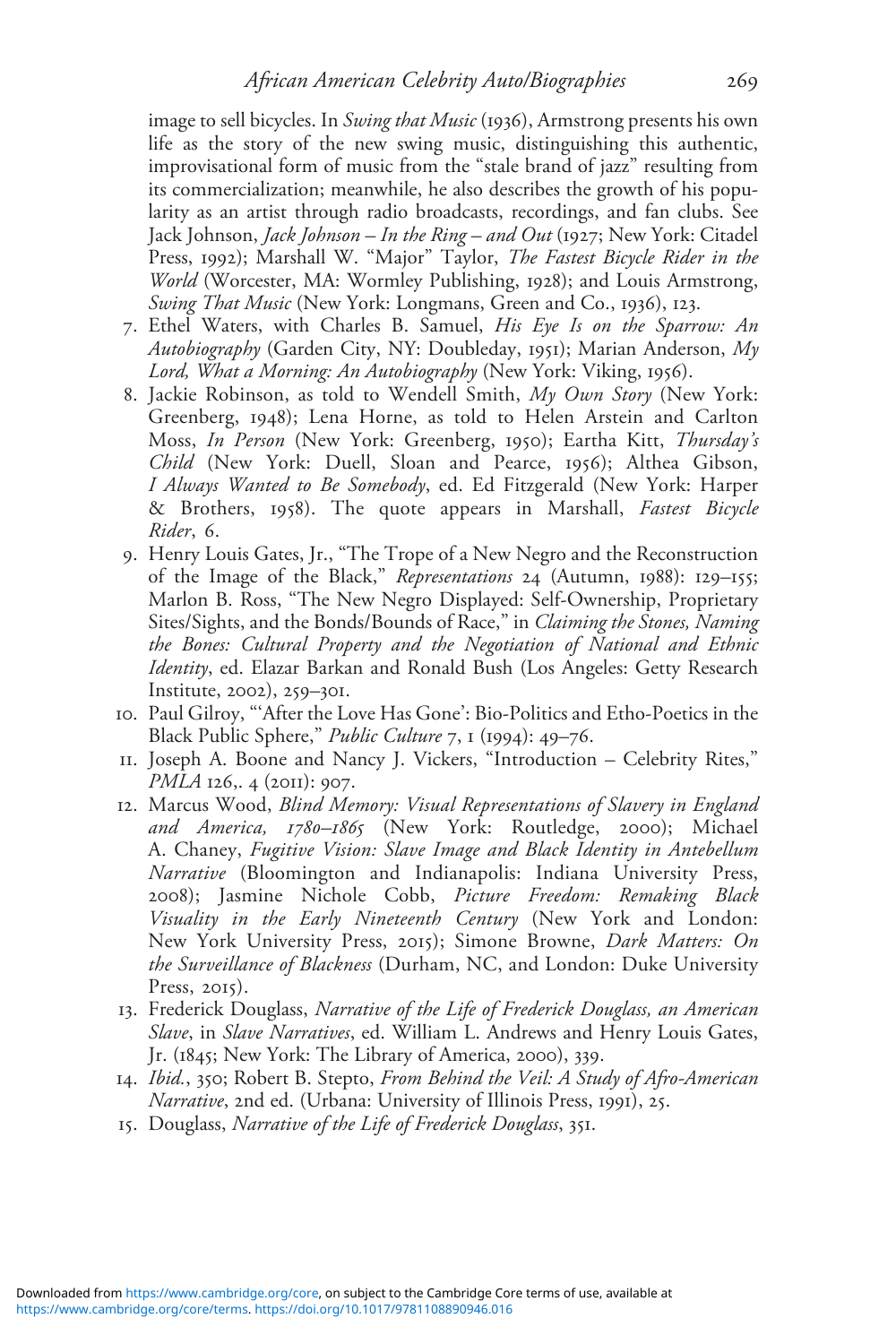- 16. John Stauffer, Zoe Trodd, and Celeste-Marie Bernier, Picturing Frederick Douglass: An Illustrated Biography of the Nineteenth Century's Most *Photographed American* (New York: Liveright Publishing, 2015), ix.<br>Kevin K. Gaines. Unlifting the Race: Black Leadershin. Politics. and 270 anthony s. foy
- 17. Kevin K. Gaines, *Uplifting the Race: Black Leadership, Politics, and Culture in*<br>*the Twentieth Century* (Chapel Hill: University of North Carolina Press. the Twentieth Century (Chapel Hill: University of North Carolina Press, 1996), 16.<br>Gates. "T
- 18. Gates, "The Trope of a New Negro."<br>19 Ross. "The New Negro Displayed.'
- 19. Ross, "The New Negro Displayed," 270; Anthony S. Foy, "The Visual Properties of Black Autobiography: The Case of William J. Edwards," in Reading African American Autobiography: Twenty-First Century Contexts and Criticism, ed. Eric D. Lamore (Madison: University of Wisconsin Press, 2017), 89–116.
- 20. Richard deCordova, Picture Personalities: The Emergence of the Star System in America (Urbana and Chicago: University of Illinois Press, 1990); Joshua Gamson, Claims to Fame: Celebrity in Contemporary America (Berkeley: University of California Press, 1994); Charles L. Ponce de Leon, Self-Exposure: Human-Interest Journalism and the Emergence of Celebrity in America, 1890–1940<br>(Chapel Hill: University of North Carolina Press, 2002). (Chapel Hill: University of North Carolina Press, 2002).<br>Leo Lowenthal. "The Triumph of Mass Idols." in *Liter*
- 21. Leo Lowenthal, "The Triumph of Mass Idols," in *Literature, Popular Culture,<br>and Society* (Englewood Cliffs, NI: Prentice-Hall, 1961), 109–140: Warren and Society (Englewood Cliffs, NJ: Prentice-Hall, 1961), 109–140; Warren I. Susman, "'Personality' and the Making of Twentieth-Century Culture," in Culture as History: The Transformation of American Society in the Twentieth Century (New York: Pantheon, 1984), 271–285.
- 22. Marshall, Fastest Bicycle Rider, 245.
- 23. Davarian L. Baldwin, Chicago's New Negroes: Modernity, the Great Migration, and Black Urban Life (Chapel Hill: University of North Carolina Press, 2007).<br>Thom
- 24. Thomas C. Holt, *The Problem of Race in the Twenty-First Century*<br>(Cambridge MA: Harvard University Press 2000), 60. (Cambridge, MA: Harvard University Press, 2000), 60.
- 25. I discuss Louis'<sup>s</sup> first autobiography at length in "Joe Louis's Talking Fists: The Auto/Biopolitics of *My Life Story," American Literary History* 23, 2 (2011):  $3II-336$ . 311–336<mark>.</mark><br>Al-Tony
- 26. Al-Tony Gilmore, "The Myth, Legend, and Folklore of Joe Louis: The<br>Impression of Sport on Society "*South Atlantic Quarterly* 82, 3 (1983): 258 Impression of Sport on Society," South Atlantic Quarterly 82, 3 (1983): 258.
- 27. Ponce de Leon, Self-Exposure, 74; Melissa Rachleff, "Photojournalism in Harlem: Morgan and Marvin Smith and the Construction of Power, 1934–1943," in Visual Journal: Harlem and D.C. in the Thirties and Forties, ed. Deborah Willis and Jane Lusaka (Washington, DC: Smithsonian Institution Press, 1996), 22.
- 28. Louis, My Life Story, 66.
- 29. Ibid., 116–117, 93.
- 30. Ibid., 53.
- 31. Ibid., 30.
- 32. Marshall, Fastest Bicycle Rider, 9.
- 33. Louis, My Life Story, 165.